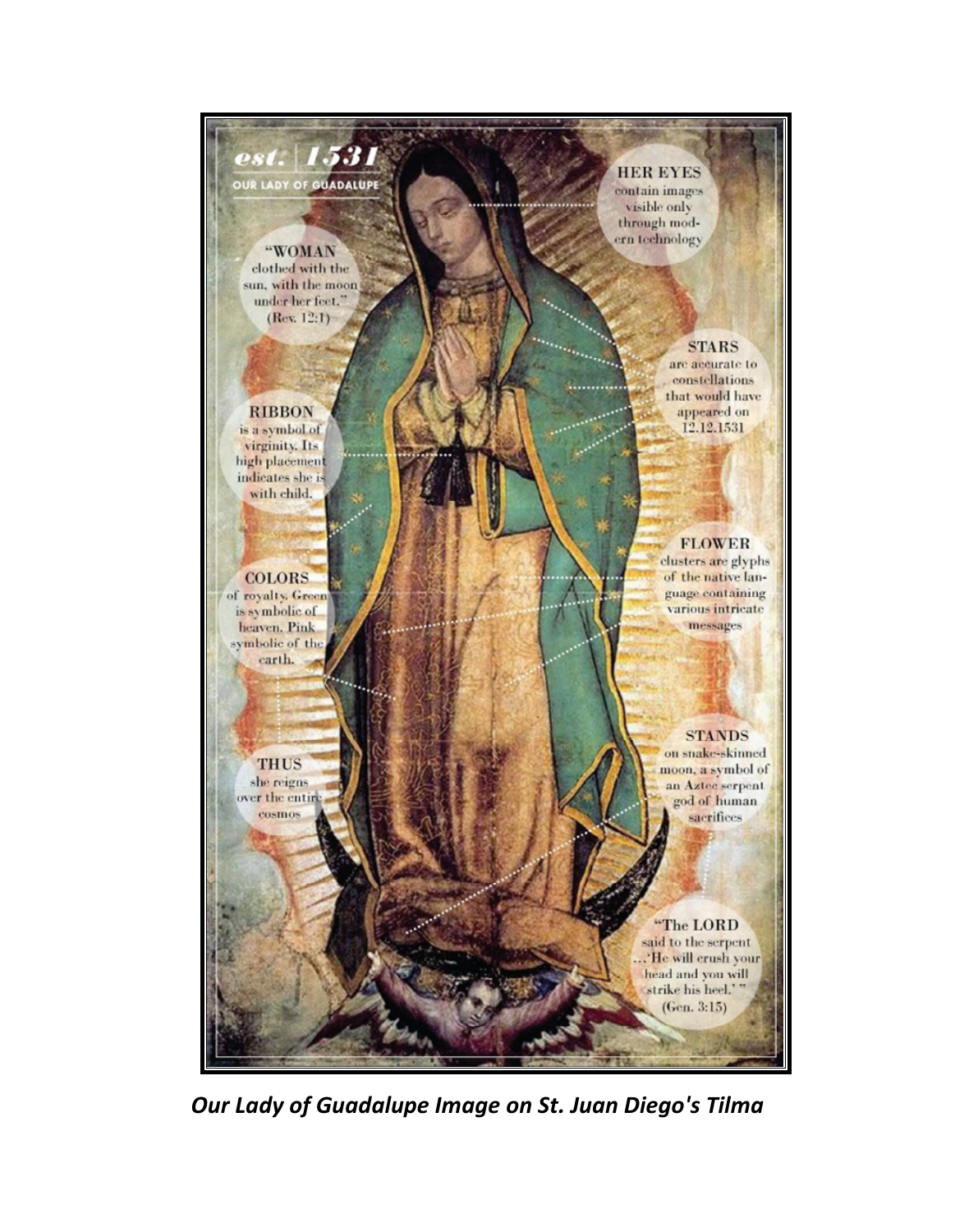## **By Mary Ann Collett**

Ralph Matin encourages us to learn more about the incredible symbolism above in the miraculous image of Our Lady of Guadalupe. We celebrate this Feast every year on December 12th. She is the Patroness of the Americas. A miracle which sparked a mass conversion hangs, frozen in time, in Mexico **City** 

The humble Aztec Juan Diego and his wife, Maria Lucia, had accepted baptism from the Franciscan missionaries laboring in Tenochtitlan (Mexico City), the greatest city of Spain's most impressive colony, the future Mexico. After his wife died in 1529, Juan moved to the home of his Christian uncle, Juan Bernardino, on the outskirts of Mexico City.

On Saturday, December 9, 1531, Juan Diego arose very early to walk to Mass. It was a quiet, peaceful morning. As he walked by the base of a hill called Tepeyac, Juan heard the gentle singing of many birds. He looked up. On the top of the hill was a radiant white cloud encircling a beautiful young woman. Juan was confused. Was this a dream? Then the gentle, bird-like singing ceased, and the mysterious young woman spoke directly to him: "Juanito, Juan Dieguito! I am the perfect and always Virgin Mary, Mother of the True God." Mary went on to say many beautiful things to Juan, concluding with her desire that a church be built in her honor on that very hill of Tepeyac.

The Virgin Mary, a faithful Catholic, placed herself under obedience to the local bishop. She would not build the shrine herself, or work directly with the nearby faithful. She required the bishop's cooperation and support, and so told Juan, "…go now to the bishop in Mexico City and tell him that I am sending you to make known to him the great desire that I have to see a church dedicated to me built here." There followed meetings with the good but incredulous Bishop Zumárraga, more brief apparitions, and more drama until matters culminated on Tuesday, December 12, 1531. Juan was waiting patiently in the bishop's parlour for hours. The bishop's aides wished he would just go away. But Juan carried a secret gift for the bishop in his coarse poncho. It was stuffed full of fragrant Castilian roses. Juan had gathered them from Tepeyac despite the cold December weather. Mary had told Juan to present the roses to the bishop as a sign.